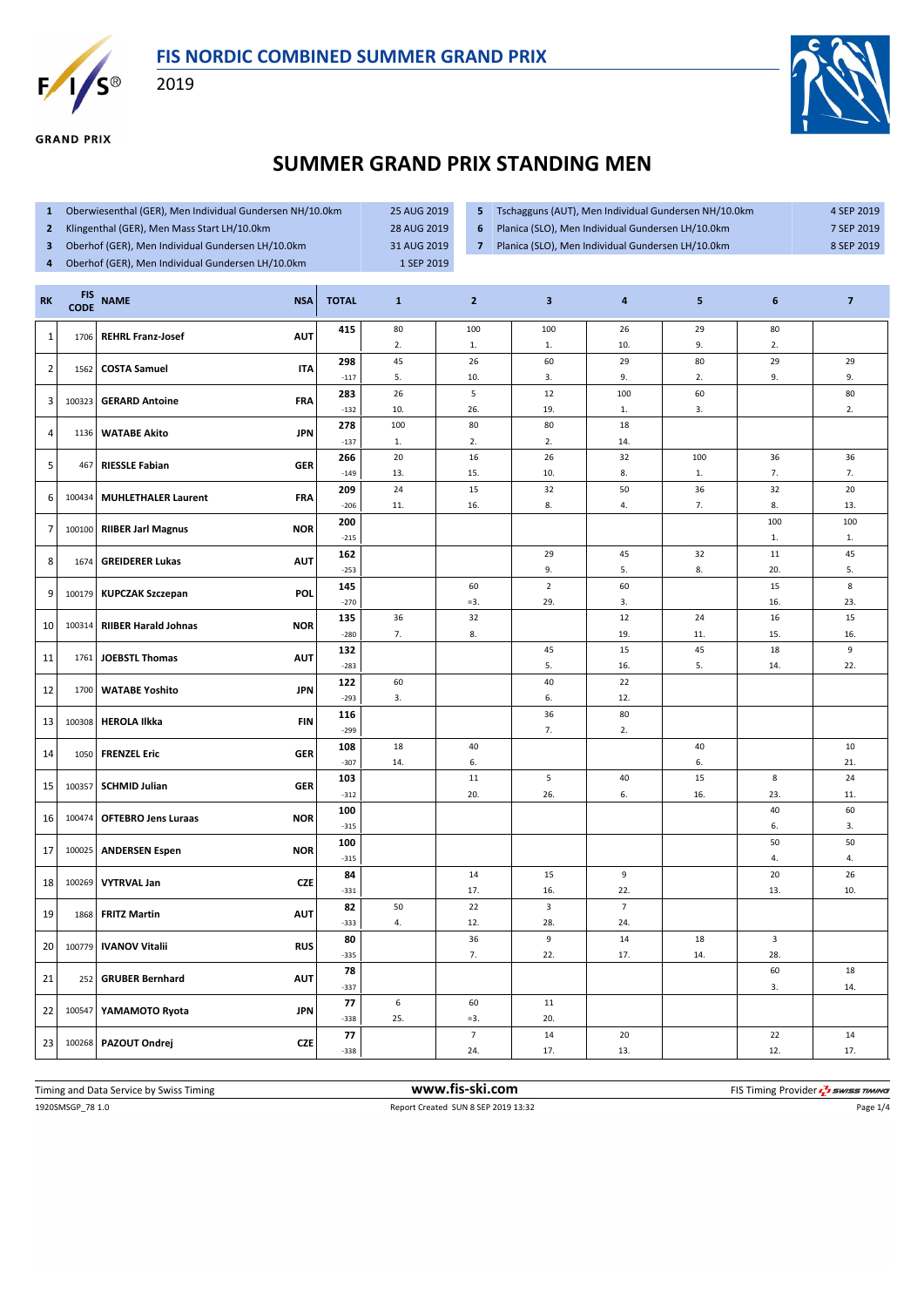



2019



**GRAND PRIX** 

## **SUMMER GRAND PRIX STANDING MEN**

| <b>RK</b> | <b>FIS</b><br><b>CODE</b>                         | <b>NAME</b>                    | <b>NSA</b> | <b>TOTAL</b> | $\mathbf{1}$            | $\overline{2}$ | 3              | 4         | 5         | 6                  | $\overline{\mathbf{z}}$ |
|-----------|---------------------------------------------------|--------------------------------|------------|--------------|-------------------------|----------------|----------------|-----------|-----------|--------------------|-------------------------|
| 24        | 100119                                            | <b>GEIGER Vinzenz</b>          | <b>GER</b> | 73<br>$-342$ | 14<br>17.               | 9<br>22.       | 50<br>4.       |           |           |                    |                         |
| 25        | 759                                               | NAGAI Hideaki                  | <b>JPN</b> | 73           | 15                      | 29             | 18             | 11        |           |                    |                         |
|           |                                                   |                                |            | $-342$       | 16.                     | 9.             | 14.            | 20.       |           |                    |                         |
| 26        | 1760                                              | <b>ORTER Philipp</b>           | <b>AUT</b> | 63           | 13                      |                |                |           | 50        |                    |                         |
|           |                                                   |                                |            | $-352$       | 18.                     |                |                |           | 4.        |                    |                         |
| 27        | 100518                                            | <b>DEUSCHL Christian</b>       | <b>AUT</b> | 63<br>$-352$ |                         | 45<br>5.       |                |           |           | 13<br>18.          | 5<br>26.                |
|           |                                                   |                                |            | 63           | 11                      |                |                |           | 26        | 14                 | 12                      |
| 28        | 100017                                            | <b>YAHIN Ernest</b>            | <b>RUS</b> | $-352$       | 20.                     |                |                |           | 10.       | 17.                | 19.                     |
| 29        | 592                                               | <b>KLAPFER Lukas</b>           | <b>AUT</b> | 62           | 29                      | 13             | 20             |           |           |                    |                         |
|           |                                                   |                                |            | $-353$       | 9.                      | 18.            | 13.            |           |           |                    |                         |
| 30        | <b>LAMPARTER Johannes</b><br><b>AUT</b><br>100965 |                                | 60         | 40           | 20                      |                |                |           |           |                    |                         |
|           |                                                   |                                |            | $-355$       | 6.                      | 13.            |                |           |           |                    |                         |
| 31        | 100191                                            | <b>GERSTGRASER Paul</b>        | <b>AUT</b> | 60<br>$-355$ | $\boldsymbol{9}$<br>22. | 3<br>28.       | 24<br>11.      | 24<br>11. |           |                    |                         |
|           |                                                   |                                |            | 57           |                         | 24             |                | 10        |           | 10                 | 13                      |
| 32        | 100460                                            | <b>KOSTNER Aaron</b>           | ITA        | $-358$       |                         | 11.            |                | 21.       |           | 21.                | 18.                     |
|           |                                                   |                                |            | 51           | 32                      | 12             |                |           |           | $\overline{7}$     |                         |
| 33        | 100395                                            | <b>VRHOVNIK Vid</b>            | <b>SLO</b> | $-364$       | 8.                      | 19.            |                |           |           | 24.                |                         |
| 34        | 100167                                            | <b>ILVES Kristjan</b>          | EST        | 48           |                         |                |                |           |           | 26                 | 22                      |
|           |                                                   |                                |            | $-367$       |                         |                |                |           |           | 10.                | 12.                     |
| 35        | 100855                                            | KIMURA Kodai                   | <b>JPN</b> | 45           |                         |                |                |           |           | 45                 |                         |
|           |                                                   |                                |            | $-370$<br>41 |                         | 18             | 10             | 13        |           | 5.                 |                         |
| 36        | 1600                                              | <b>FAISST Manuel</b>           | <b>GER</b> | $-374$       |                         | 14.            | 21.            | 18.       |           |                    |                         |
|           |                                                   |                                |            | 40           |                         |                |                |           |           |                    | 40                      |
| 37        | 100529                                            | <b>BJOERNSTAD Espen</b>        | <b>NOR</b> | $-375$       |                         |                |                |           |           |                    | 6.                      |
| 38        | 100439                                            | <b>HIRVONEN Eero</b>           | <b>FIN</b> | 40           |                         |                | $\overline{4}$ | 36        |           |                    |                         |
|           |                                                   |                                |            | $-375$       |                         |                | 27.<br>22      | 7.        |           |                    |                         |
| 39        | 100799                                            | <b>NAESVOLD Leif Torbjoern</b> | <b>NOR</b> | 38<br>$-377$ |                         |                | 12.            | 16<br>15. |           |                    |                         |
|           |                                                   |                                |            | 37           | 5                       | 6              |                |           | 12        | 12                 | $\overline{2}$          |
| 40        | 100553                                            | <b>MACH David</b>              | <b>GER</b> | $-378$       | 26.                     | 25.            |                |           | 19.       | 19.                | 29.                     |
| 41        | 100184                                            | <b>LANGE Jakob</b>             | <b>GER</b> | 36           | 22                      |                | 6              | 8         |           |                    |                         |
|           |                                                   |                                |            | $-379$       | 12.                     |                | 25.            | 23.       |           |                    |                         |
| 42        |                                                   | 1768 SHIMIZU Aguri             | <b>JPN</b> | 35           |                         |                |                |           |           | 24                 | 11                      |
|           |                                                   |                                |            | $-380$       |                         | 4              |                |           |           | 11.                | 20.<br>16               |
| 43        | 100280                                            | <b>PORTYK Tomas</b>            | <b>CZE</b> | 33<br>$-382$ |                         | 27.            | 8<br>23.       | 4<br>27.  |           | $\mathbf 1$<br>30. | 15.                     |
|           |                                                   |                                |            | 32           |                         |                |                |           |           |                    | 32                      |
| 44        |                                                   | 100002 GRAABAK Joergen         | <b>NOR</b> | $-383$       |                         |                |                |           |           |                    | 8.                      |
| 45        | 1029                                              | <b>PITTIN Alessandro</b>       | <b>ITA</b> | 32           | 10                      |                |                |           | 22        |                    |                         |
|           |                                                   |                                |            | $-383$       | 21.                     |                |                |           | 12.       |                    |                         |
| 46        | 100330                                            | <b>HAHN Martin</b>             | <b>GER</b> | 31<br>$-384$ | $\sqrt{4}$<br>27.       |                | 13<br>18.      |           | 14<br>17. |                    |                         |
|           |                                                   |                                |            | 26           | 16                      | 10             |                |           |           |                    |                         |
| 47        | 1413                                              | <b>KROG Magnus</b>             | <b>NOR</b> | $-389$       | 15.                     | 21.            |                |           |           |                    |                         |
|           |                                                   |                                |            | 22           | $\overline{2}$          |                |                |           | 20        |                    |                         |
| 48        |                                                   | 100636 RAINER Marc Luis        | <b>AUT</b> | $-393$       | 29.                     |                |                |           | 13.       |                    |                         |

1920SMSGP\_78 1.0 Report Created SUN 8 SEP 2019 13:32 Page 2/4 Timing and Data Service by Swiss Timing **WWW.fis-Ski.com WWW.fis-Ski.com** FIS Timing Provider  $\frac{7}{2}$  SWISS Timing Provider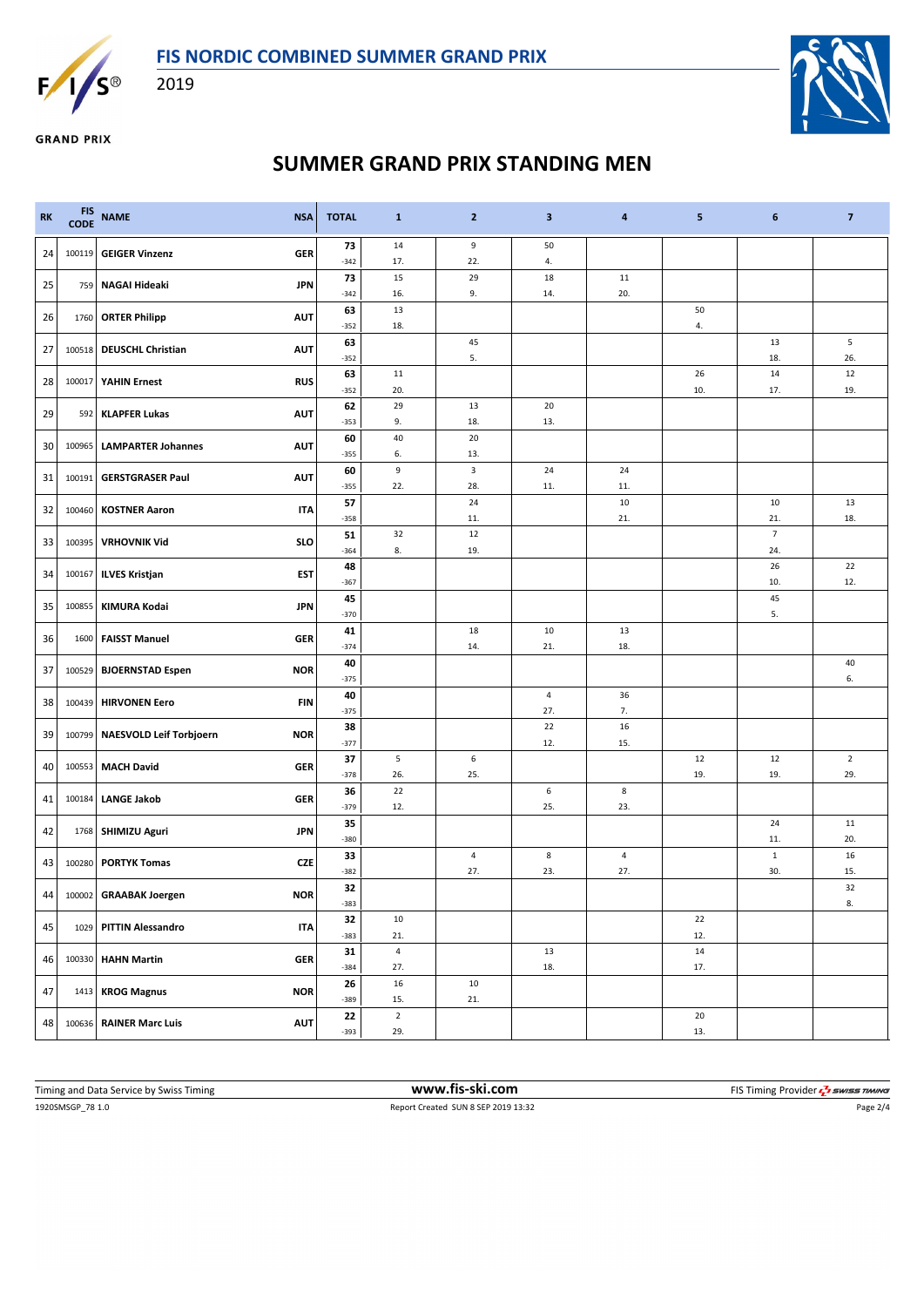



2019



**GRAND PRIX** 

## **SUMMER GRAND PRIX STANDING MEN**

| <b>RK</b> | <b>FIS</b><br><b>CODE</b> | <b>NAME</b>                 | <b>NSA</b><br><b>TOTAL</b> | $\mathbf{1}$                        | $\mathbf{2}$          | 3                     | 4                     | 5                     | 6                     | $\overline{7}$        |
|-----------|---------------------------|-----------------------------|----------------------------|-------------------------------------|-----------------------|-----------------------|-----------------------|-----------------------|-----------------------|-----------------------|
| 49        |                           | 1774 BUZZI Raffaele         | 17<br><b>ITA</b><br>$-398$ | $\mathbf 1$<br>30.                  |                       |                       |                       | 9<br>22.              |                       | $\overline{7}$<br>24. |
| 50        |                           | 100588 REPONEN Perttu       | 16<br>FIN<br>$-399$        |                                     |                       | 16<br>15.             |                       |                       |                       |                       |
| 50        |                           | 100666 RETTENEGGER Stefan   | 16<br><b>AUT</b><br>$-399$ |                                     |                       |                       |                       | 16<br>15.             |                       |                       |
| 52        |                           | 1464   RUNGGALDIER Lukas    | 16<br><b>ITA</b><br>-399   |                                     |                       |                       |                       | 13<br>18.             |                       | $\mathbf{3}$<br>28.   |
| 53        |                           | 1821   WEBER Terence        | 14<br><b>GER</b><br>$-401$ | 12<br>19.                           |                       |                       | $\overline{2}$<br>29. |                       |                       |                       |
| 54        |                           | 100811 FLATLA Kasper Moen   | 14<br><b>NOR</b><br>$-401$ | $\bf 8$<br>23.                      |                       |                       | $\,$ 6 $\,$<br>25.    |                       |                       |                       |
| 55        |                           | 100397 JELEN Rok            | 13<br><b>SLO</b><br>$-402$ | $\overline{7}$<br>24.               |                       |                       |                       |                       | 5<br>26.              | $\mathbf{1}$<br>30.   |
| 56        |                           | 100963   TAKEHANA Daimatsu  | 12<br><b>JPN</b><br>$-403$ |                                     |                       |                       |                       |                       | $\,6\,$<br>25.        | 6<br>25.              |
| 57        |                           | 100246 MRAZ Samuel          | 11<br><b>AUT</b><br>$-404$ |                                     |                       |                       |                       | 11<br>20.             |                       |                       |
| 58        |                           | 100604 VAXELAIRE Lilian     | 11<br><b>FRA</b><br>$-404$ |                                     | $\mathbf{1}$<br>30.   |                       |                       | 10<br>21.             |                       |                       |
| 59        |                           | 100504 LEHNERT Luis         | 11<br><b>GER</b><br>$-404$ |                                     |                       |                       | $\overline{5}$<br>26. | 6<br>25.              |                       |                       |
| 60        |                           | 100538 MUTRU Leevi          | 10<br><b>FIN</b><br>$-405$ |                                     |                       | $\overline{7}$<br>24. | $\mathbf{3}$<br>28.   |                       |                       |                       |
| 61        |                           | 101060 YACHI Sora           | <b>JPN</b><br>$-406$       | 9                                   |                       |                       |                       |                       | 9<br>22.              |                       |
| 62        |                           | 100566   SKOGLUND Andreas   | <b>NOR</b><br>$-406$       | 9                                   | 8<br>23.              | $\mathbf{1}$<br>30.   |                       |                       |                       |                       |
| 63        |                           | 100966 EINKEMMER Manuel     | <b>AUT</b><br>$-407$       | 8                                   |                       |                       |                       | 8<br>23.              |                       |                       |
| 64        |                           | 100625 TYRODE Mael          | <b>FRA</b><br>$-408$       | $\overline{\phantom{a}}$            |                       |                       |                       | $\overline{7}$<br>24. |                       |                       |
| 65        |                           | 100797 OFTEBRO Einar Luraas | <b>NOR</b><br>$-409$       | 6                                   |                       |                       |                       |                       | $\overline{2}$<br>29. | $\overline{4}$<br>27. |
| 66        |                           | 100174 PARK Jeun            | <b>KOR</b><br>$-410$       | 5                                   |                       |                       |                       | 5<br>26.              |                       |                       |
| 67        |                           | 100218 MAH Nathaniel        | CAN<br>$-411$              | 4                                   |                       |                       |                       |                       | $\sqrt{4}$<br>27.     |                       |
| 67        |                           | 100637 VALLET Edgar         | <b>FRA</b><br>$-411$       | 4                                   |                       |                       |                       | 4<br>27.              |                       |                       |
|           |                           | 69 100721 MAIER Jonas       | <b>GER</b><br>$-412$       | 3                                   |                       |                       |                       | 3<br>28.              |                       |                       |
| 70        |                           | 100476 KVARSTAD Simen       | <b>NOR</b><br>$-412$       | 3<br>$\overline{\mathbf{3}}$<br>28. |                       |                       |                       |                       |                       |                       |
| 71        |                           | 100354 HUETTEL Simon        | <b>GER</b><br>$-413$       | $\mathbf{2}$                        | $\overline{2}$<br>29. |                       |                       |                       |                       |                       |
| 72        |                           | 101121 CLARET TOURNIER Samy | <b>FRA</b><br>$-413$       | $\mathbf{2}$                        |                       |                       |                       | $\overline{2}$<br>29. |                       |                       |
| 73        |                           | 1462 CIESLAR Adam           | <b>POL</b><br>$-414$       | $\mathbf{1}$                        |                       |                       | $\mathbf 1$<br>30.    |                       |                       |                       |

1920SMSGP\_78 1.0 Report Created SUN 8 SEP 2019 13:32 Page 3/4 Timing and Data Service by Swiss Timing **WWW.fis-Ski.com WWW.fis-Ski.com** FIS Timing Provider  $\frac{7}{2}$  SWISS Timing Provider